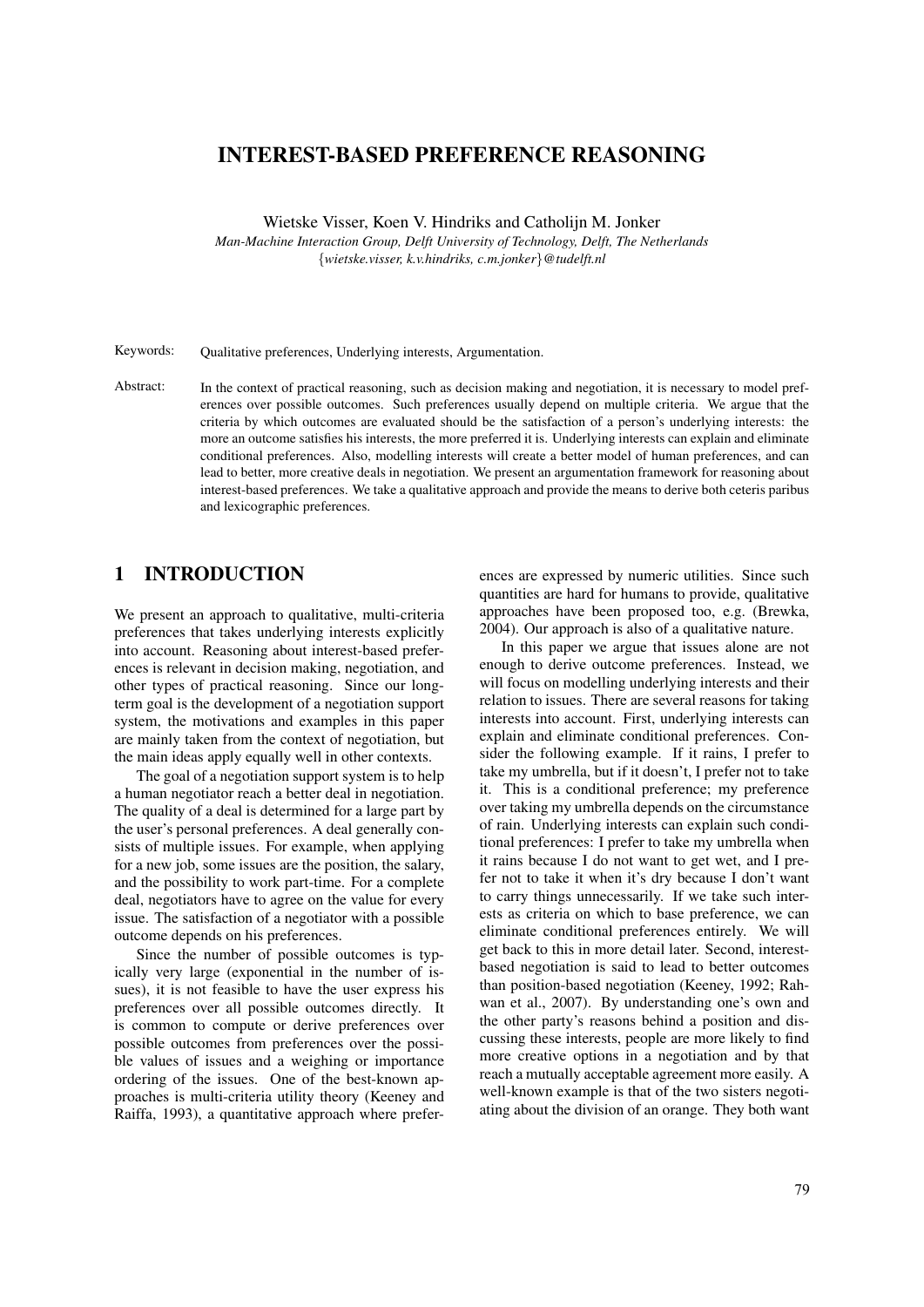the orange, and end up splitting it in half. Had they known each other's underlying interests, they would have reached a better deal: one sister only needed the peel to make a cake and would gladly have let the other sister have all of the flesh for her juice. Third, thinking about underlying interests is a very natural, human thing to do. Interests are what really matters to people, they are what drive them in their decisions and opinions. Taking underlying interests explicitly into account will result in a better model of human preferences. Such a model is also suited for explanation of the reasoning and advice of a support system.

This last point brings us to the motivation for using argumentation to reason about interest-based preferences. Reasoning by means of arguments is a very human type of reasoning. People often base their decisions on (mental) lists of arguments in favour of and against certain decisions. Therefore argumentation is suitable for explanation of a system's reasoning to a human user. Another advantage of argumentation is that it is a kind of defeasible reasoning. It is able to reason with incomplete, uncertain and contradictory information. Finally, argumentation can be used to (try to) persuade the opponent during negotiation (but this is outside the scope of this paper).

The paper is organised as follows. In Section 2 we introduce and discuss the most important concepts that we will use throughout the paper. Then, in Section 3, we give an overview of existing approaches to preferences and underlying interests. We give some more details about qualitative multi-criteria preferences in Section 4. In Section 5 we motivate the explicit modelling of underlying interests, illustrated with examples. Our own approach is presented in Section 6. Finally, Section 7 concludes the paper.

### 2 CONCEPTS

Before we go on, we will clarify some important concepts that we will use. In negotiation, *issues* are the matters which are under negotiation. An issue is a concrete, negotiable aspect such as monthly salary or number of holidays. Every issue has a set or range of possible values. The value of an issue in a given instance can be objectively determined (e.g.  $\in$  2400, 30 days). Issues and their possible values typically depend on the domain. Besides the issues under negotiation, there may be other properties of a deal that influence preferences. For example, the location of the company that you are applying to work for can be very important, because it determines the duration of your daily commute, but it is hardly negotiable. Still, such properties are important in negotiation. If, for

example, you already got an offer from another company near your home, you will only consider offers that are better taking the location into account.

A *possible outcome* or possible deal has a specified value for every issue. All bids made during a negotiation are possible outcomes. For example, a possible outcome could be a job contract for the position of programmer, with a salary of  $\epsilon$ 3000 gross per month, with 25 holidays, for the duration of one year with the possibility of extension. Any other assignment to the issues would constitute a different outcome. It is the user's preferences over such possible outcomes that we are interested in.

With *criteria* we mean the features on which a preference between outcomes is based. It is common to base preferences directly on the negotiated issues; in that case the issues are the criteria. In this paper we argue that not issues, but underlying interests should be used as criteria.

Many terms are used for what we consider to be *underlying interests*, such as fundamental objectives, values, concerns, goals and desires. In our view, an interest can be any kind of motivation that leads to a preference. Essentially, a preference depends on how well your interests are met in the outcomes to be compared. The degree to which interests are met is influenced by the issues, but there is not necessarily a one-to-one relation between issues and interests. For example, an applicant with childcare responsibilities will have the interest that the children are taken care of after school. This interest can be met by various different issues, for example part-time work, the possibility to work from home, a salary that will cover childcare expenses, etc. One issue may also contribute to multiple interests. Many issues that deal with money do so, because the interests different people have for using the money will be diverse.

## 3 RELATED WORK

Existing literature about preferences is abundant and very diverse. In this section we briefly discuss the approaches that are most closely related to our interests.

*Interest-based negotiation* is discussed in (Rahwan et al., 2007). However, this approach has a particular view on negotiation as an allocation of indivisible and non-sharable resources. The resources are needed to carry out plans to reach certain goals. Even though the goals can be seen as underlying interests, it is hard to model e.g. negotiation about a job contract as an allocation of resources. Salary might be an allocation of money, but other issues, like position or start date, cannot be translated as easily into resources.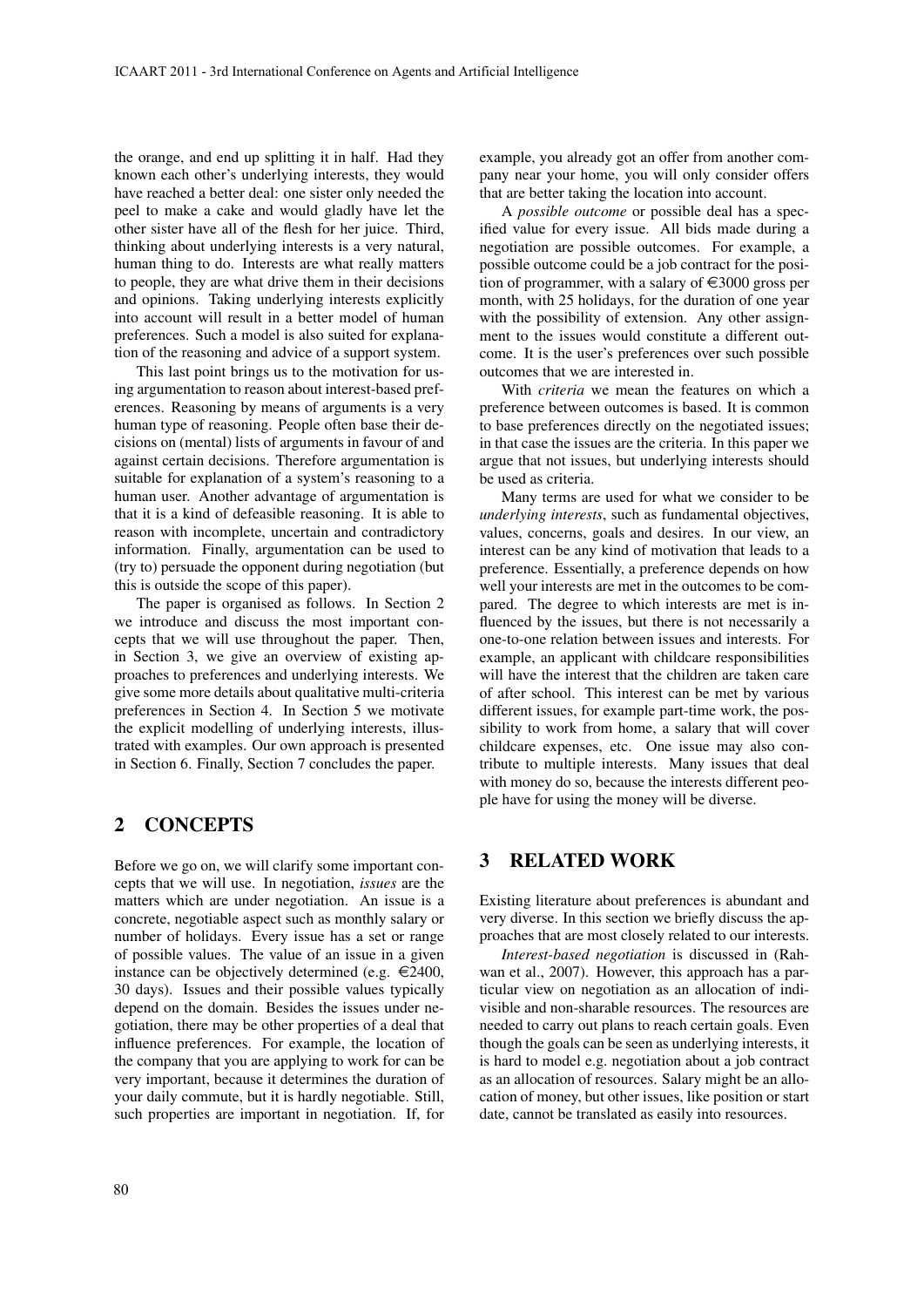Argumentation about preferences has been studied extensively in the context of *decision making* (Amgoud et al., 2005; Amgoud and Prade, 2009; Ouerdane et al., 2008; Ouerdane et al., 2010). The aim of decision making is to choose an action to perform. The quality of an action is determined by how well its consequences satisfy certain criteria. For example, (Amgoud et al., 2005) present an approach in which arguments of various strengths in favour of and against a decision are compared. However, it is a twostep process in which argumentation is used only for epistemic reasoning. In our approach, we combine reasoning about preferences and knowledge in a single argumentation framework.

Within the context of argumentation, an approach that is related to underlying interests is *value-based argumentation* (Bench-Capon, 2003; Bench-Capon and Atkinson, 2009). Values are used in the sense of 'fundamental social or personal goods that are desirable in themselves' (Bench-Capon and Atkinson, 2009), and are used as the basis for persuasive argument in practical reasoning. In value-based argumentation, arguments are associated with values that they promote. Values are ordered according to importance to a particular audience. An argument only defeats another argument if it attacks it and the value promoted by the attacked argument is not more important than the value promoted by the attacker. We will illustrate this with a little example. Consider two job offers *a* and *b*. *a* offers a higher salary, but *b* offers a better position. We can construct two mutually attacking preference arguments, *A*: 'I prefer job offer *a* over job offer *b* because it has a higher salary', and *B*: 'I prefer job offer *b* over job offer *a* because it has a better position'. In Dung-style argumentation frameworks (Dung, 1995), there is no way to choose between two mutually attacking arguments (unless one is defended and the other is not). In value-based argumentation, we could say that preferring *a* over *b* promotes the value of wealth (*w*), and preferring *b* over *a* promotes the value of status (*s*), and e.g. wealth is considered more important than status. In this case *A* defeats *B*, but not the other way around.

In this framework, every argument is associated with only one value, while in many cases there are multiple values or interests at stake. (Kaci and van der Torre, 2008) define so-called *value-specification argumentation frameworks*, in which arguments can support multiple values, and preference statements about values can be given. However, the preference between arguments is not derived from the preference between the values promoted by the arguments. Besides, there is no guarantee that a value-specification argumentation framework is consistent, i.e., some sets of preference statements do not correspond to a preference ordering on arguments.

In value-based argumentation, we cannot argue about what values are promoted by the arguments or the ordering of values; this mapping and ordering are supposed to be given. But these might well be the conclusion of reasoning, and might be defeasible. Therefore, it would be natural to include this information at the object level. (van der Weide et al., 2009) describe some argument schemes regarding the influence of certain perspectives on values. However, for the aggregation of multiple values, they assume a given order on sets of values, whereas we want to derive such an order from an order on individual values.

# 4 QUALITATIVE MULTI-CRITERIA PREFERENCES

Regardless of whether we take issues or interests as criteria, we need to be able to model multiple criteria. In any realistic setting, preferences are determined by multiple criteria and the interplay between them. Therefore we shortly introduce two well-known approaches to multi-criteria preferences which we will use in our framework.

One approach is *ceteris paribus* ('all else being equal') comparison. One outcome is preferred to another ceteris paribus, if it is better on some criteria and the same on all other criteria. This approach has been widely used since (von Wright, 1963). Also (Wellman and Doyle, 1991) derive preferences from sets of goals in a ceteris paribus way. In (Boutilier et al., 2004), ceteris paribus comparison is combined with conditional preferences in a graphical preference language called CP-nets. The preference order resulting from ceteris paribus comparison is not complete; an outcome satisfying criterion *G* but not *H* cannot be compared to an outcome satisfying *H* but not *G*.

Another well-known approach is the *lexicographic* preference ordering (see e.g. (Brewka, 2004), where it is denoted #). Here, preferences over outcomes are based on a set of relevant criteria, which are ranked according to their importance. The importance ranking of criteria is defined by a total preorder  $\succeq$ , which yields a stratification of the set of criteria into importance levels. Each importance level consists of criteria that are equally important. The lexicographic preference ordering first considers the highest importance level. If some outcome satisfies more criteria on that level than another, then the first is preferred over the second. If two outcomes satisfy the same num-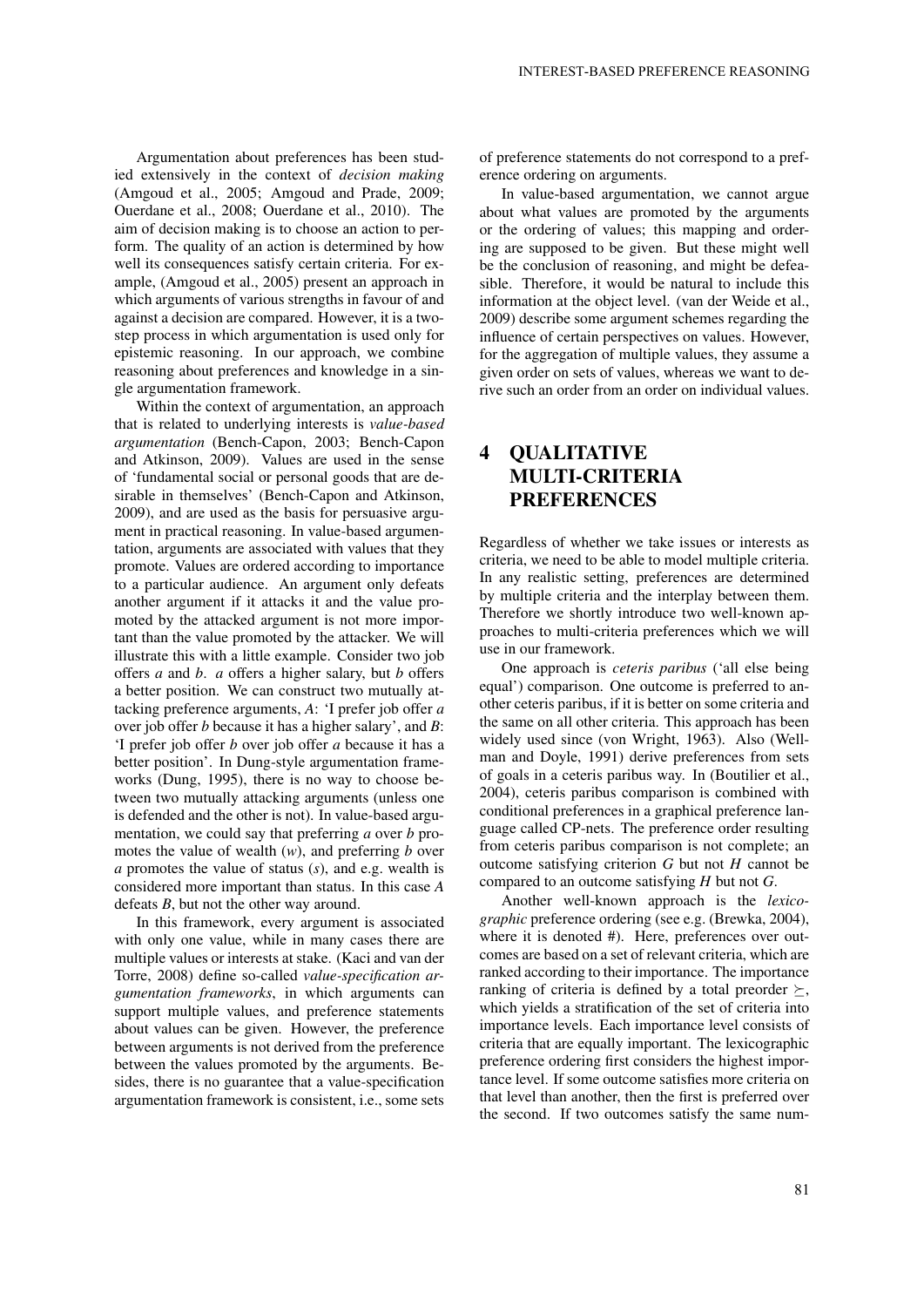|                         |      | a. Issues            |       | <b>b.</b> Interests |                    |  |        |  |
|-------------------------|------|----------------------|-------|---------------------|--------------------|--|--------|--|
|                         | high | high                 | full- |                     |                    |  | family |  |
|                         |      | salary position time |       |                     | wealth status time |  |        |  |
| $\mathfrak{a}$          |      |                      |       | $\overline{a}$      |                    |  |        |  |
| h                       |      |                      |       | h                   |                    |  |        |  |
| $\mathcal{C}_{0}^{(n)}$ |      |                      |       | $\overline{c}$      |                    |  |        |  |
| $\overline{d}$          |      |                      |       | d                   |                    |  |        |  |
| $\ell$                  |      |                      |       | $\boldsymbol{e}$    |                    |  |        |  |
|                         |      |                      |       |                     |                    |  |        |  |
| g                       |      |                      |       | g                   |                    |  |        |  |
|                         |      |                      |       | h                   |                    |  |        |  |

Table 1: Satisfaction of issues and interests.

ber of criteria on this level, the next importance level is considered, and so on. Two outcomes are equally preferred if they satisfy the same number of criteria on every level.

We use a slightly more abstract definition of preference that covers both ceteris paribus and lexicographic preferences. Let  $C$  be a set of binary criteria, ordered according to importance by a preorder  $\succeq$ . If  $P \succeq Q$  and not  $Q \succeq P$ , we say that *P* is strictly more important than *Q* and write  $P \succ Q$ . If  $P \succeq Q$  and  $Q \succeq P$ , we say that *P* is equally important as *Q* and write  $P \approx Q$ .  $C$  can be divided into equivalence classes induced by  $\approx$ , which we call importance levels. An importance level *L* is said to be more important than  $L'$  iff the criteria in  $L$  are more important than the criteria in  $L'$ . Let  $O$  be a set of outcomes, and *sat* a function that maps outcomes  $a \in \mathcal{O}$  to sets of criteria  $\mathcal{C}_a \in 2^{\mathcal{C}}$ . If  $P \in sat(a)$ , we say that *a* satisfies *P*.

Definition 1. (Preference). An outcome *a* is *strictly preferred* to another outcome *b* if it satisfies more criteria on some importance level *L*, and for any importance level *L'* on which *b* satisfies more criteria than *a*, there is a more important level on which *a* satisfies more criteria than *b*. An outcome *a* is *equally preferred* as another outcome *b* if both satisfy the same number of criteria on every importance level.

The least specific importance order possible is the identity relation, in which case the importance levels are all singletons and no importance level is more important than any other. In this case, the preference definition is equivalent to ceteris paribus preference (if *a* is preferred to *b* ceteris paribus, there are no criteria that *b* satisfies but *a* does not). If the importance order is a total preorder, the definition is equivalent to lexicographic preference. In general, the more information about the relative importance of interests is known, the more preferences can be derived. We note that lexicographic preferences subsume ceteris paribus preferences in the sense that if one outcome is preferred to another ceteris paribus, it is also pre-



Figure 1: Ceteris paribus preference orderings (arrows point towards more preferred outcomes).

ferred lexicographically, regardless of the importance ordering on criteria.

### 5 MODELLING INTERESTS

We will illustrate the ideas presented in this paper by means of an example. Mark has applied for a job at a company called Jones. After the first interview, they are ready to discuss the terms of employment. There are three issues on the table: the salary, the position, and whether the job is full-time or part-time. All possible outcomes are listed in Table 1a. After some thought, Mark has determined that the interests that are at stake for him are wealth, status, and time with his family. A high position will give status. A high salary will provide both wealth and status. A parttime job will give him time to spend with his family. Table 1b shows which interests each of the outcomes satisfies.

All information is encoded in a knowledge base, which consists of three parts.

- *Facts* about the properties of the outcomes to be compared. When comparing offers in negotiation, these may be the values for each issue, or any other relevant properties. Facts are supposed to be objectively determined.
- A set of *interests* of a negotiator. Underlying interests are personal and subjective, although they can sometimes be assumed by default. Interests may vary according to importance. If no importance ordering is given, the ceteris paribus principle can be used to derive preferences. The more information about the relative importance of interests is known, the more preferences can be derived. If there is a total preorder of interests according to importance, a complete preference ordering over possible outcomes can be derived using the lexicographic principle.
- *Rules* relating issues and other outcome properties to interests. These rules can be very subjective, e.g. some people consider themselves very wealthy if they earn  $\epsilon$ 3000 gross salary per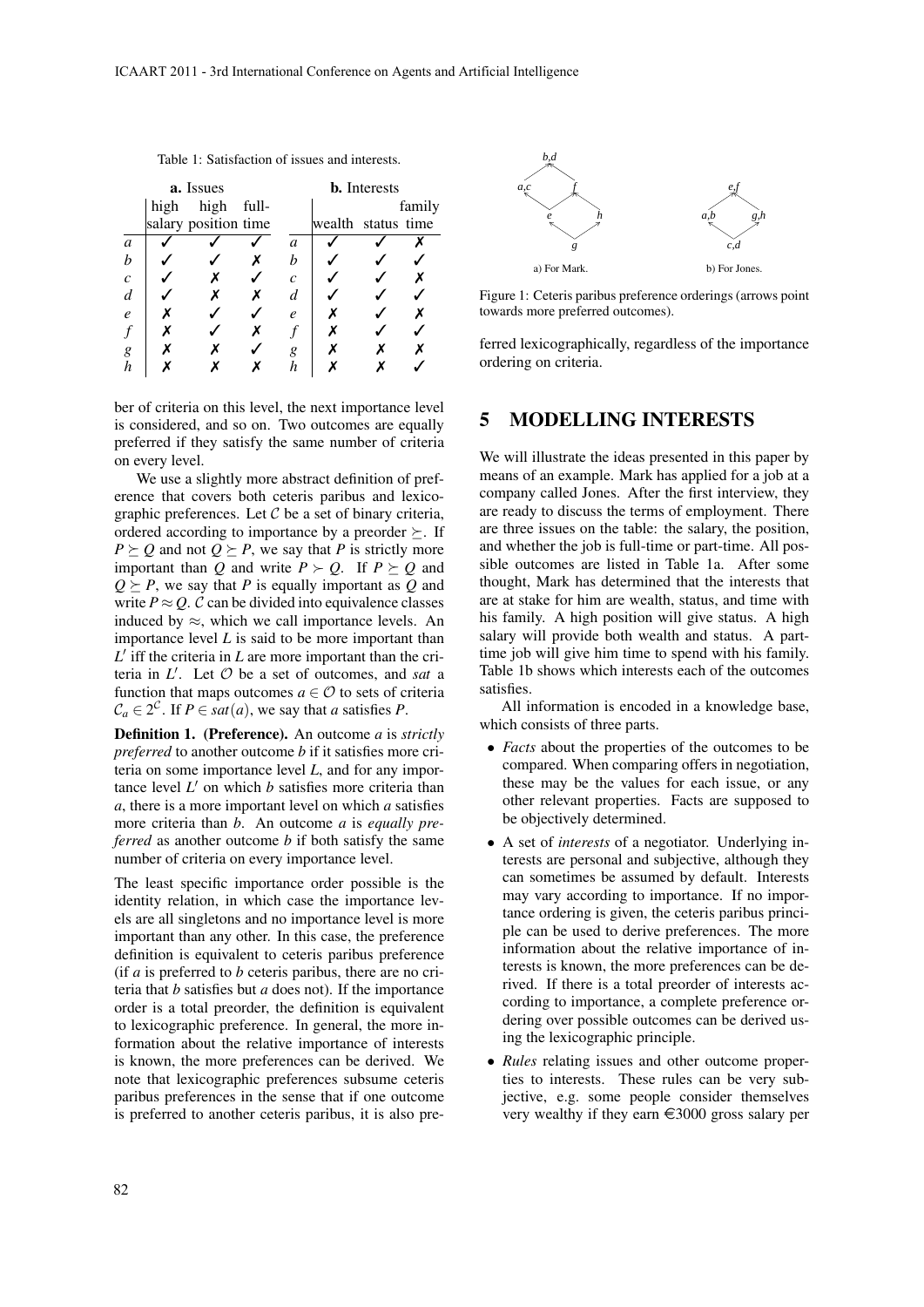|                  | a. Issues |       | <b>b.</b> Interests |   |        |
|------------------|-----------|-------|---------------------|---|--------|
|                  |           |       |                     |   | good   |
|                  |           |       |                     |   | combi- |
|                  | jacket    | pants | shirt               |   | nation |
| i                |           |       | W                   |   |        |
| j                | b         | h     | r                   |   |        |
| k                | b         | W     | W                   | k |        |
| l                | b         | W     | r                   | l |        |
| $\boldsymbol{m}$ | W         | b     | W                   | m |        |
| n                | W         | b     | r                   | n | х      |
| $\boldsymbol{o}$ | W         | W     | W                   | 0 |        |
| p                | W         | W     | r                   | p |        |

Table 2: Outcomes in the evening dress example.

month, while for others this may be a pittance. Even so, there can still be default rules that apply in general, e.g. that a high salary promotes wealth for the employee. The relation between issues and interests does not have to be one-to-one. There may be multiple issues that can satisfy an interest, some issues may satisfy multiple interests at once, or a combination of issues may be needed to fulfill an interest. As is common in defeasible reasoning, there may be exceptions to rules. For example, one might say that a high position ensures status in general, but this effect is cancelled out if the job is badly paid.

With the inference scheme of defeasible modus ponens (see scheme 1 in Table 4), arguments can be constructed that derive statements about what interests are satisfied by possible outcomes, based on their issue values and the rules relating issues to interests. The conclusions from these arguments are summarized in Table 1b. If we compare the possible outcomes ceteris paribus, we can construct a partial preference order for Mark, with *b* and *d* being the most preferred options, and *g* the least preferred (see Figure 1a). This preference order is not complete. To determine Mark's preference between *a* and *c* on the one hand and *f* on the other hand, we need to know whether wealth or family time is more important to him. If wealth is more important, Mark will prefer *a* or *c*. If family time is more important, he will prefer *f* . Similarly, to determine a preference between *e* and *h*, we need to know whether status or family time is more important.

The company Jones has two major interests: it needs a manager and it has to cut back on expenses. These interests relate directly (one-to-one) to high position and low salary. The ceteris paribus preference ordering for Jones is displayed in Figure 1b.



Figure 2: Preference orderings (arrows point towards more preferred outcomes).

The Added Value of Interests. It may seem that using interests next to issues just introduces an extra layer in reasoning. From the issues and the relations between issues and interests, we derive the interests that are met by outcomes, and from that we derive preferences. Would it not be easier to derive the preferences directly from the issues? We could just state that Jones has the interests of high position and low salary, optionally with an ordering between them, and we would be able to derive Jones' preferences from that. This is because in this case there is a one-to-one relation between interests and issues: every interest is met by exactly one issue, and every (relevant) issue meets exactly one interest.

There are good reasons, however, why this approach is not always a good solution. Consider for example Mark's preferences. A high salary satisfies both wealth and status, and status can be satisfied by either a high salary or a high position. Because of this, the (partial) preference ordering we determined for Mark cannot be defined as a ceteris paribus ordering if the issues are taken as criteria. This is because high position as criterion is dependent on high salary: if the salary is not high, then high position is a distinguishing criterion, but if the salary is high, high position is not relevant anymore, since the only interest that it serves, status, is already satisfied by high salary. So with a fixed set of issues as criteria, ceteris paribus or lexicographic models cannot represent every preference order. In many cases, this can be solved intuitively by taking underlying interests into account.

There are other approaches to deal with this matter. Instead of assuming independence of the criteria, one can also model conditional preferences, where criteria may be dependent on other criteria. A wellknown approach to represent conditional preferences is CP-nets (Boutilier et al., 2004), which is short for conditional ceteris paribus preference networks. A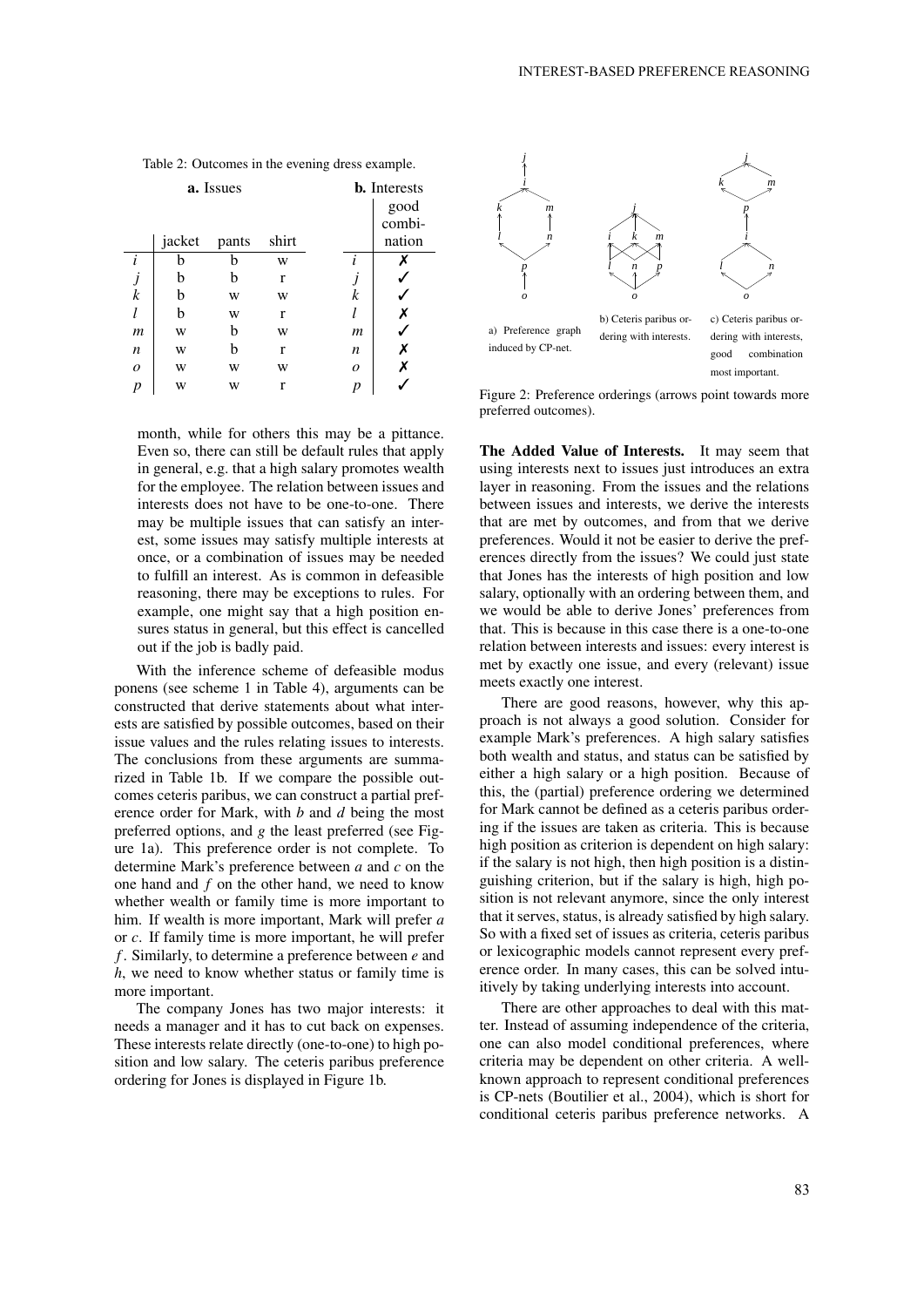CP-net is a graph where the nodes are variables (comparable to our notion of issues). Every node is annotated with a conditional preference table, which lists a user's preferences over the possible values of that variable. If such preferences are conditional (dependent on other variables), each condition has a separate entry in the table, and the variables that influence the preference are parent nodes of this variable in the graph. In (Boutilier et al., 2004), an example of conditional preference is given regarding an evening dress. A man unconditionally prefers black to white as a colour for both the jacket and the pants. His preference between a white and a red shirt is conditioned on the combination of jacket and pants. If they have the same colour, he prefers a red shirt (for a white shirt will make his outfit too colourless). If they are of different colours, he prefers a white shirt (because a red shirt will make his outfit too flashy). The complete assignments (outcomes in our terminology) are listed in Table 2a. The preference graph induced by the CP-net for this example is displayed in Figure 2a.

We propose to replace the variables the preferences over which are conditional with underlying interests – the reason for the dependency. In the evening dress example, the underlying interest is that the colours of jacket, pants and shirt make a good combination, which in this case is defined by being neither too colourless nor too flashy. The satisfaction of this interest by the different outcomes is listed in Table 2b. The variables jacket and pants are unconditional, so they can remain as criteria. If we take jacket, pants, and good combination as criteria, we can construct the preference graph in Figure 2b, using the ceteris paribus principle. The difference with the preferences induced by the CP-net is that in the CP-net case, outcome *i* is more preferred than  $k$  and  $m$ , and  $p$  is less preferred than *l* and *n*, while in the interest-based case they are incomparable. This is due to the fact that in CP-nets, conditional preferences are implicitly considered less important than the preferences on the variables they depend on ((Boutilier et al., 2004), p. 145). In fact, if we would specify that both jacket and pants are more important than a good combination, our preference ordering would be the same as in Figure 2a. But the interest approach is more flexible; it is possible to specify any (partial) importance ordering on interests. For example, we could also state that a good combination is more important than either the jacket or the pants, which results in the preference ordering in Figure 2c. In our opinion, there is no a priori reason to attach more importance to unconditional variables as is done in the CP-net approach.

### Table 3: The knowledge base for the example.

| highsal(c)          | $I_M(wealth)$   | $highsal(x) \Rightarrow wealth(x)$        |
|---------------------|-----------------|-------------------------------------------|
| $\neg highpos(c)$   | $I_M(status)$   | $highsal(x) \Rightarrow status(x)$        |
| $full-time(c)$      | $I_M(family)$   | $highpos(x) \Rightarrow status(x)$        |
| $\neg highsal(f)$   |                 | $\neg full-time(x) \Rightarrow family(x)$ |
| highpos(f)          | $I_J$ (manager) | $highpos(x) \Rightarrow manager(x)$       |
| $\neg full-time(f)$ | $I_J(cutback)$  | $\neg highsal(x) \Rightarrow cutback(x)$  |

## 6 ARGUMENTATION FRAMEWORK

In this section, we present an argumentation framework (AF) for reasoning about qualitative, interestbased preferences. An abstract AF in the sense of Dung (Dung, 1995) is a pair  $\langle A,\rightarrow\rangle$  where A is a set of arguments and  $\rightarrow$  is a defeat relation (informally, a counterargument relation) among those arguments. To define which arguments are justified, we use Dung's (Dung, 1995) preferred semantics.

Definition 2. (Preferred Semantics) . A *preferred extension* of an AF  $\langle A, \rightarrow \rangle$  is a maximal (w.r.t. ⊆) set *S* ⊆ *A* such that:  $\forall A, B \in S : A \nrightarrow B$  and  $\forall A \in S :$  if *B* → *A* then  $\exists C \in S : C \rightarrow B$ . An argument is credulously (sceptically) *justified* w.r.t. preferred semantics if it is in some (all) preferred extension(s).

Informally, a preferred extension is a coherent point of view that can be defended against all its attackers. In case of contradictory information, there will be multiple preferred extensions, each advocating one point of view. The contradictory conclusions will be credulously, but not sceptically justified.

We instantiate an abstract AF by specifying the structure of arguments and the defeat relation.

Arguments. Arguments are built from formulas of a logical language, that are chained together using inference steps. Every inference step consists of premises and a conclusion. Inferences can be chained by using the conclusion of one inference step as a premise in the following step. Thus a tree of chained inferences is created, which we use as the formal definition of an argument (cf. e.g. (Vreeswijk, 1997)).

Definition 3. (Argument). An *argument* is a tree, where the nodes are inferences, and an inference can be connected to a parent node if its conclusion is a premise of that node. Leaf nodes only have a conclusion (a formula from the knowledge base), and no premises. A subtree of an argument is also called a *subargument*. inf returns the last inference of an argument (the root node), and conc returns the conclusion of an argument, which is the same as the conclusion of the last inference.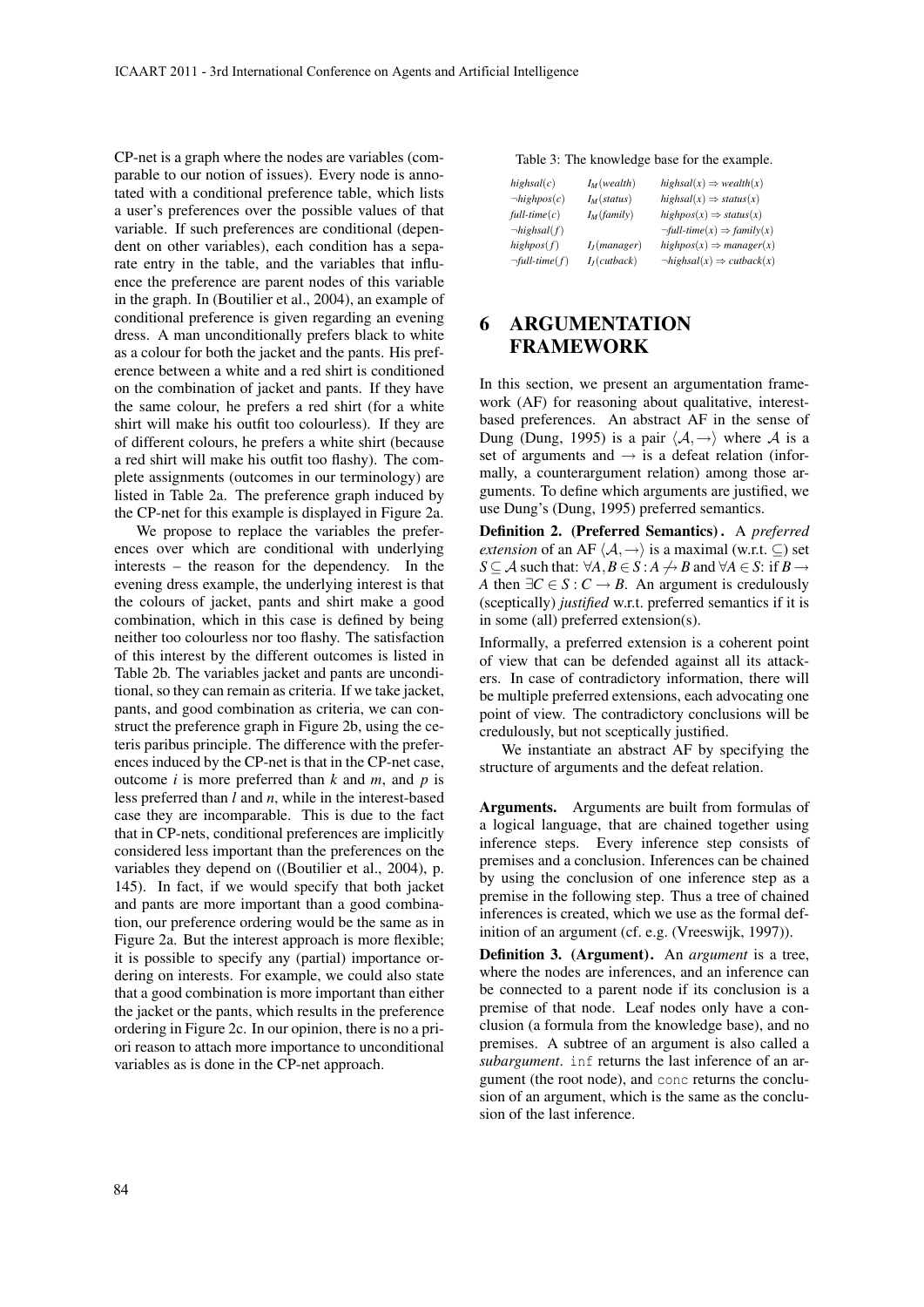#### Table 4: Inference schemes.

|                | $L_1, \ldots, L_k, \sim L_l, \ldots, \sim L_m \Rightarrow L_n \quad L_1 \quad \ldots \quad L_k \quad \sim L_l \quad \ldots \quad \sim L_m$ DMP                                                                                                                                                                                                                                                                                                                                                                                                                                                                   | $\mathcal{L}$  | $\overline{\sim_L}$ asm $(\sim L)$                                                      |
|----------------|------------------------------------------------------------------------------------------------------------------------------------------------------------------------------------------------------------------------------------------------------------------------------------------------------------------------------------------------------------------------------------------------------------------------------------------------------------------------------------------------------------------------------------------------------------------------------------------------------------------|----------------|-----------------------------------------------------------------------------------------|
| $\overline{5}$ | $\frac{P_1(a) \dots P_n(a) \cdot P_1 \approx_{\alpha} \dots \approx_{\alpha} P_n \cdot I_{\alpha}(P_1) \dots I_{\alpha}(P_n)}{sat(a,[P_1]_{\alpha},n)}$ count $(a,[P_1]_{\alpha},\{P_1,\dots,P_n\})$ $\frac{L}{asm(\sim L)$ is inapplicable $asm(\sim L)uc$                                                                                                                                                                                                                                                                                                                                                      |                |                                                                                         |
| 6              | $\frac{P_1(a) \dots P_n(a) \cdot P_1 \approx_{\alpha} \dots \approx_{\alpha} P_n \cdot I_{\alpha}(P_1) \dots I_{\alpha}(P_n)}{count(a, [P_1]_{\alpha}, S \subset \{P_1, \dots, P_n\})}$ is inapplicable count $(a, [P_1]_{\alpha}, S)$ uc                                                                                                                                                                                                                                                                                                                                                                        | $\overline{4}$ | $\overline{\mathit{sat}(a,[P]_\alpha,0)}\quad \mathit{count}(a,[P]_\alpha,\varnothing)$ |
| $\tau$         | $\frac{sat(a,[P]_{\alpha},n) - sat(b,[P']_{\alpha},m) - P \approx_{\alpha} P' - n > m}{prefin(a,b,[P]_{\alpha})} \ \ \frac{p}{\alpha}$                                                                                                                                                                                                                                                                                                                                                                                                                                                                           |                |                                                                                         |
| 8              | $\frac{sat(a,[Q]_{\alpha},n) - sat(b,[Q']_{\alpha},m) - Q \approx_{\alpha} Q' \succ_{\alpha} P - n < m}{prefinf(a,b,[P]_{\alpha})}$ prefinf(a,b, [P] <sub><math>\alpha</math></sub> ) is inapplicable                                                                                                                                                                                                                                                                                                                                                                                                            |                |                                                                                         |
| $\mathbf{Q}$   | $\frac{\mathit{sat}(a,[P]_\alpha,n)\quad \mathit{sat}(b,[P']_\alpha,m)\quad P\approx_\alpha P'\quad n=m}{\mathit{egprefinf}(a,b,[P]_\alpha)}$                                                                                                                                                                                                                                                                                                                                                                                                                                                                    |                |                                                                                         |
| 10             | $\label{eq:1} \underline{sat(a,[Q]_\alpha,n)} \quad \  \  \underline{sat(b,[Q']_\alpha,m)} \quad \  \underline{Q} \approx_\alpha \underline{Q'} \quad \  \  n \neq m \\ \quad \  \  \underline{e} \quad \  \  \underline{a} \quad \  \  \underline{d} \quad \  \  \underline{f} \quad \  \  \underline{f} \quad \  \  \underline{f} \quad \  \  \underline{f} \quad \  \  \underline{f} \quad \  \  \underline{f} \quad \  \  \underline{f} \quad \  \  \underline{f} \quad \  \  \underline{f} \quad \  \  \underline{f} \quad \  \  \underline{f$<br><i>eqprefinf</i> ( $a, b, [P]_{\alpha}$ ) is inapplicable |                |                                                                                         |

**Definition 4. (Language).** Let  $P$  be a set of predicate names with typical elements  $P, Q$ ;  $Q$  a set of outcome names with typical elements  $a, b$ ;  $\alpha$  an audience; and  $n$  a non-negative integer. The *input language*  $\mathcal{L}_{KB}$  and full *language*  $\mathcal L$  are defined as follows.

$$
\varphi \in \mathcal{L}_{KB} ::= L | I_{\alpha}(P) | P \succ_{\alpha} Q | P \approx_{\alpha} Q |
$$
  

$$
L_1, \ldots, L_k, \sim L_1, \ldots, \sim L_m \Rightarrow L_n
$$

where  $L_i = P(a)$  or  $\neg P(a)$ .

$$
\psi \in \mathcal{L} ::= \varphi \in \mathcal{L}_{KB} \mid \sim L \mid sat(a, [P]_{\alpha}, n) \mid
$$
  

$$
pref_{\alpha}(a, b) \mid eapref_{\alpha}(a, b)
$$

We make a distinction between an input and full language. A knowledge base, which is the input for an argumentation framework, is specified in the input language. The input language allows us to express facts about the criteria that outcomes (do not) satisfy, statements about interests of an audience and their importance ordering, and defeasible rules. The knowledge base for the job contract example (the facts restricted to outcomes *c* and *f*) is displayed in Table 3. Other formulas of the language that are not part of the input language, e.g. expressing a preference between two outcomes, can be derived from a knowledge base using inference steps that build up an argument (such formulas are not allowed in a knowledge base because they might contradict derived statements).

Inferences. Table 4 shows the inference schemes that are used. The first inference scheme is called defeasible modus ponens. It allows to infer conclusions from defeasible rules. The next two inference rules define the meaning of the weak negation ∼. According to inference rule 2, a formula  $\sim \varphi$  can always be inferred, but such an argument will be defeated by an undercutter built with inference rule 3 if  $\varphi$  is the case. Inference schemes 4 and 5 are used to count the number of interests of equal importance (according to audience  $\alpha$ ) as some interest  $P_1$  that outcome *a* satisfies. This type of inference is inspired by accrual (Prakken, 2005), which combines multiple arguments with the same conclusion into one accrued argument for the same conclusion. Although our application is different, we use a similar mechanism. Inference scheme 4 can be used when an outcome satisfies no interests. It is possible to construct an argument that does not count all interests that are satisfied, a socalled non-maximal count. But we want all interests to be counted, otherwise we would conclude incorrect preferences. To ensure that only maximal counts are used, we provide an inference scheme to construct arguments that undercut non-maximal counts (inference scheme 6). An argument of this type says that any count which is not maximal is not applicable. Inference scheme 7 says that an outcome *a* is preferred over an outcome *b* if the number of interests of a certain importance level that *a* satisfies is higher than the number of interests on that same level that *b* satisfies. Inference scheme 8 undercuts scheme 7 if there is a more important level than that of *P* on which *a* and *b* do not satisfy the same number of interests. Finally, inference schemes 9 and 10 do the same as 7 and 8, but for equal preference.

Defeat. The most common type of defeat is rebuttal. An argument rebuts another argument if its conclusion contradicts conclusion of the other argument. Conclusions contradict each other if one is the negation of the other, or if they are prefer-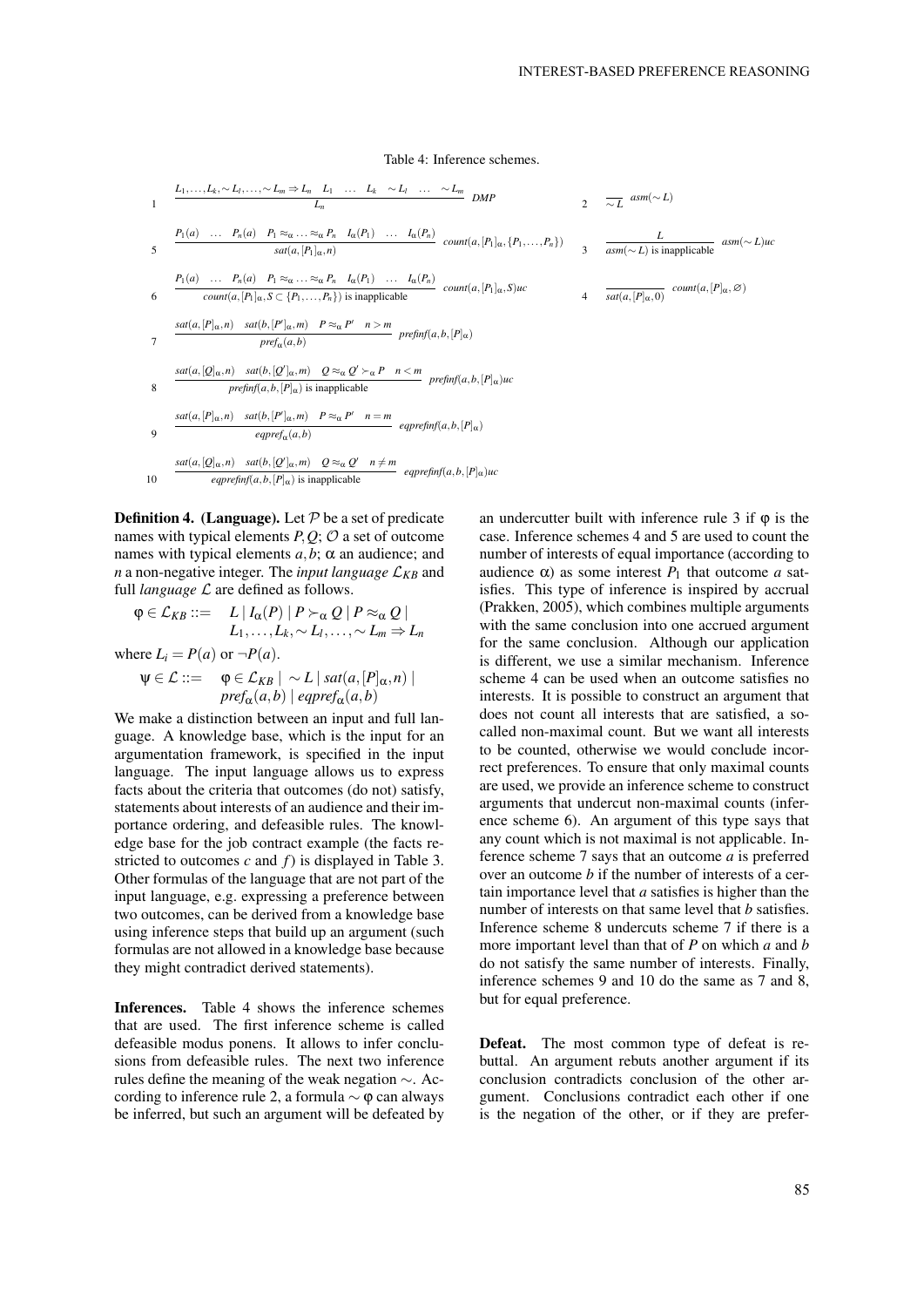

| $A$ : | highsal(c)          | $highsal(x) \Rightarrow wealth(x)$ |                                                  |               |                         |                                                                   |
|-------|---------------------|------------------------------------|--------------------------------------------------|---------------|-------------------------|-------------------------------------------------------------------|
|       |                     | wealth(c)                          |                                                  | $I_M(wealth)$ |                         |                                                                   |
|       |                     |                                    | $sat(c,[wealth]_M, 1)$                           |               |                         | $sat(f,[wealth]_M,0)$ wealth $\approx_M$ wealth $1>0$<br>$\alpha$ |
|       |                     |                                    |                                                  |               | $pref_M(c,f)$           |                                                                   |
|       | $\neg full-time(f)$ |                                    | $\neg full\text{-}time(x) \Rightarrow family(x)$ |               |                         |                                                                   |
|       |                     | family(f)                          |                                                  | $I_M(family)$ |                         |                                                                   |
|       |                     |                                    | $sat(f,[family]_M, 1)$                           |               |                         | $sat(c, [family]_M, 0)$ family $\approx_M$ family $1 > 0$         |
|       |                     |                                    |                                                  |               |                         |                                                                   |
|       |                     |                                    |                                                  |               | $pref_M(f,c)$           |                                                                   |
|       |                     |                                    |                                                  |               |                         |                                                                   |
|       | highsal(c)          | $highsal(x) \Rightarrow wealth(x)$ |                                                  |               |                         |                                                                   |
|       |                     | wealth(c)                          |                                                  | $I_M(wealth)$ |                         |                                                                   |
|       |                     |                                    | $sat(c,[weak]_M,1)$                              |               |                         | $sat(f,[wealth]_M,0)$ wealth $\succ_M$ family $1 \neq 0$          |
|       |                     |                                    |                                                  |               | $\beta$ is inapplicable |                                                                   |
|       |                     |                                    |                                                  |               |                         |                                                                   |
|       | $\neg full-time(f)$ |                                    | $\neg full\text{-}time(x) \Rightarrow family(x)$ |               |                         |                                                                   |
|       |                     | family(f)                          |                                                  | $I_M(family)$ |                         |                                                                   |
|       |                     |                                    | $sat(f,[family]_M, 1)$                           |               |                         | $sat(c, [family]_M, 0)$ family $\succ_M$ wealth $1 \neq 0$        |

ence or importance statements that are incompatible (e.g.  $\text{pref}_\alpha(a,b)$  and  $\text{pref}_\alpha(b,a)$ , or  $\text{pref}_\alpha(a,b)$  and  $\text{e}q\text{pref}_\alpha(a,b)$ ). Defeat by rebuttal is mutual. Another type of defeat is undercut. An undercutter is an argument for the inapplicability of an inference used in another argument. Undercut works only one way. Defeat is defined recursively, which means that rebuttal can attack an argument on all its premises and (intermediate) conclusions, and undercut can attack it on all its inferences.

Definition 5. (Defeat) . An argument *A defeats* an argument *B* ( $A \rightarrow B$ ) if conc(*A*) and conc(*B*) are contradictory (*rebuttal*), or  $conc(A) = \text{inf}(B)$  is inapplicable' (*undercut*), or *A* defeats a subargument of *B*.

Let us return to the example. With the information from the knowledge base, the arguments *A* and *B* in Table 5 can be formed. *A* advocates a preference for *c*, based on the interest wealth. *B* advocates a preference for *f*, based on the interest family. Without an ordering on these interests, no decision between these arguments can be made. But if *wealth*  $\succ_M$  *family* is known, argument *C* can be made, which undercuts *B*. Similarly, with *family*  $\succ_M$  *wealth*, argument *D* can be made, which undercuts *A*.

Validity. If some conditions in the input knowledge base (KB) hold, it can be shown that the proposed argumentation framework models ceteris paribus and lexicographic preference. In the following, we consider a single audience and leave out the subscript  $\alpha$ .

**Condition 1.** Let  $\mathcal C$  be a set of interests to be used as

criteria, with importance order  $\succeq$ .

(1) For all *P*, ' $I(P)$ ' is in KB iff  $P \in \mathcal{C}$ . (2) For all  $P \in \mathcal{C}$ , *a*, ' $P(a)$ ' is a conclusion of a scep-

tically justified argument iff *a* satisfies *P*.

(3) The relative importance among interests is (a) a total preorder,

(b) the identity relation,

and for all *P*,  $Q \in \mathcal{C}$ , ' $P \succ Q$ ' is in KB iff  $P \succ Q$ , and *'P* ≈ *Q*' is in KB iff  $P \approx Q$ .

Theorem 1. (i) If conditions 1.1, 1.2 and 1.3a hold, then  $pref(a,b)$  (resp. *eqpref* $(a,b)$ ) is a sceptically justified conclusion of the argumentation framework iff *a* is strictly (resp. equally) preferred over *b* according to the lexicographic preference ordering.

(ii) If conditions 1.1, 1.2 and 1.3b hold, then  $pref(a,b)$ (resp. *eqpref* $(a, b)$ ) is a sceptically justified conclusion of the argumentation framework iff *a* is strictly (resp. equally) preferred over *b* according to the ceteris paribus preference ordering.

*Proof.* We prove the theorem for strict preference. The same line of argument can be followed for equal preference.

(i)  $\Leftarrow$ : Suppose *a* is strictly lexicographically preferred over *b*. This means that there is an importance level on which *a* satisfies more interests (say,  $P_1, \ldots, P_n$ ) than *b* (say,  $P'_1, \ldots, P'_m, n > m$ ), and on all more important levels, *a* and *b* satisfy an equal number of interests. In this case, we can construct the following arguments, where the first two arguments are subarguments of the third (note that these arguments can also be built if *m* is equal to 0, by using the empty set count).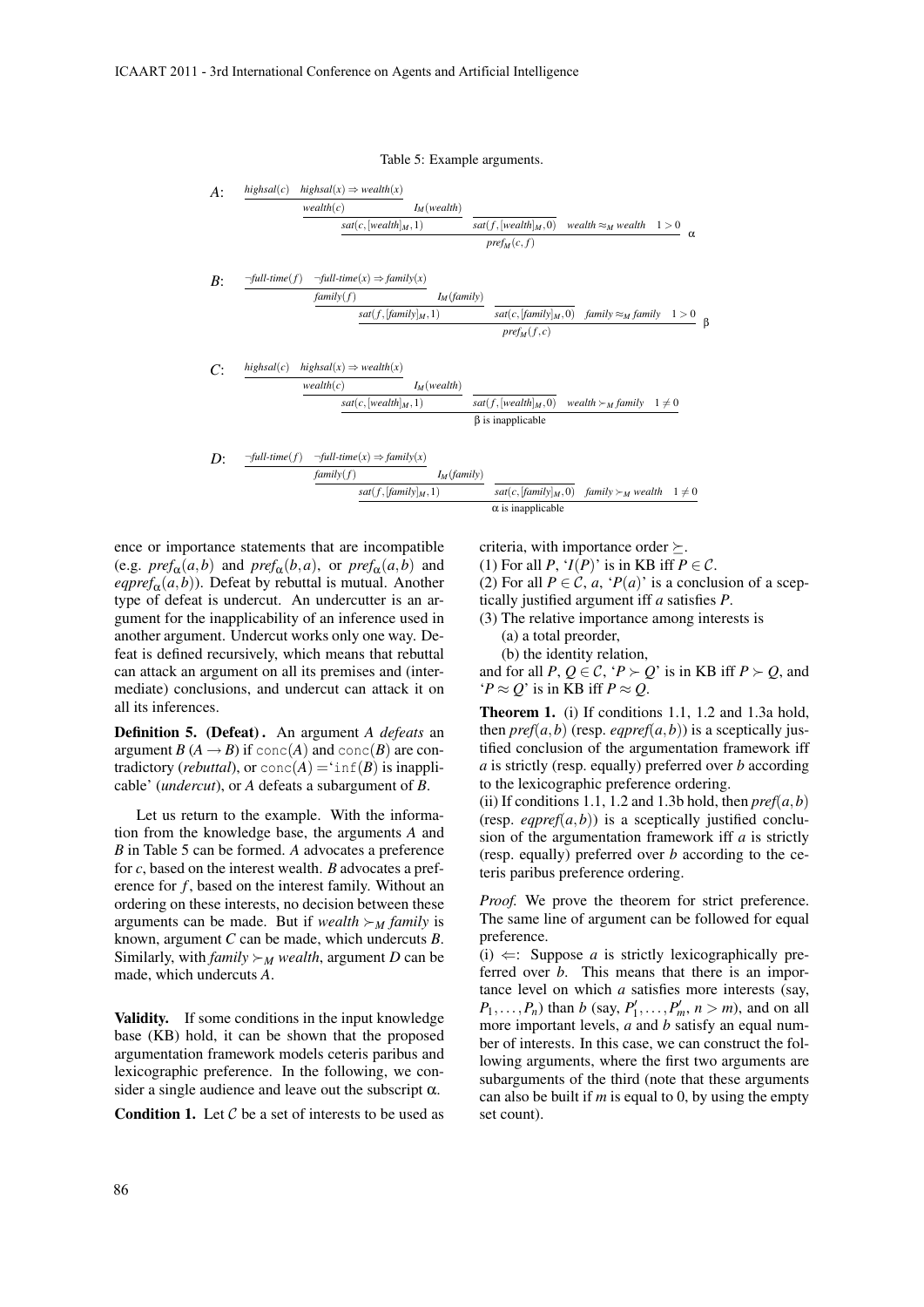| $sat(b,[P_1'],m)$ |  |  |  |           |                                                                                                                                                                                                                                 |  |  |  |
|-------------------|--|--|--|-----------|---------------------------------------------------------------------------------------------------------------------------------------------------------------------------------------------------------------------------------|--|--|--|
|                   |  |  |  |           |                                                                                                                                                                                                                                 |  |  |  |
|                   |  |  |  |           |                                                                                                                                                                                                                                 |  |  |  |
|                   |  |  |  |           |                                                                                                                                                                                                                                 |  |  |  |
|                   |  |  |  |           |                                                                                                                                                                                                                                 |  |  |  |
|                   |  |  |  | pref(a,b) | $P_1(a)$ $P_n(a)$ $I(P_1)$ $I(P_n)$ $P_1 \approx  \approx P_n$<br>$sat(a,[P_1],n)$<br>$P'_1(b)$ $P'_m(b)$ $I(P'_1)$ $I(P'_m)$ $P'_1 \approx  \approx P'_m$<br>$sat(a, [P_1], n)$ $sat(b, [P'_1], m)$ $P_1 \approx P'_1$ $n > m$ |  |  |  |

We will now try to defeat this argument. Premises of the type  $P(a)$  are justified by condition 1.2. Premises of the type  $I(P)$  and  $P_1 \approx P_2$  cannot be defeated (conditions 1.1 and 1.3a). There are three inferences we can try to undercut (the last inference of the argument and the last inferences of two subarguments). For the first count, this can only be done if there is another *P<sub>j</sub>* such that *I*(*P<sub>j</sub>*) and  $P_j \approx P$  and  $P_j \notin \{P_1, \ldots, P_n\}$ and  $P_i(a)$  is the case. However,  $P_1 \ldots P_n$  encompass all interests that *a* satisfies on this level, so count undercut is not possible. The same argument holds for the other count. At this point it is useful to note that these two counts are the only ones that are undefeated. Any lesser count will be undercut by the count undercutter that takes all of  $P_1 \dots P_n$  (resp.  $P'_1 \dots P'_m$ ) into account. Such an undercutter has no defeaters, so any non-maximal count is not justified. The undercutter of *prefinf*( $a$ , $b$ , $[P_1]$ ) is based on two counts. We have seen that any non-maximal count will be undercut. If the maximal counts are used, we have  $n = m$  for undercutter arguments that use  $Q \succ P$ , since we have that on all more important levels than  $[P_1]$ , *a* and *b* satisfy an equal number of interests. So the undercutter inference rule cannot be applied since  $n \neq m$  is not true. For that reason, a rebutting argument with conclusion  $pref(b,a)$  will not be justified. This means that for every possible type of defeat, either the defeat is inapplicable or the defeater is itself defeated by undefeated arguments. This means that the argument is sceptically justified.

⇒: Suppose that *a* is not strictly lexicographically preferred over *b*. This means that for all importance levels [*P*], either *a* does not satisfy more interests than *b* on that level, or there exists a more important level where *b* satisfies more interests than *a*. This means that any argument with conclusion  $pref(a,b)$  (which has to be of the form above) is either undercut by *count* $(b, [P], S)$ *uc* because it uses a non-maximal count, or by *prefinf*(*a*,*b*,[*P*])*uc* because there is a more important level where a preference for *b* over *a* can be derived. This means that any such argument will not be sceptically justified.

 $(ii) \Leftarrow$ : Suppose *a* is strictly ceteris paribus preferred over *b*. This means that there is (at least) one interest, let us say *P*, that *a* satisfies and *b* does not, and there are no interests that *b* satisfies and *a* does not. In this case, we can construct the following argument.

$$
\frac{P(a) \quad I(P)}{sat(a,[P],1)} \quad \frac{}{sat(b,[P],0)} \quad P \approx P \quad 1 > 0
$$
\n
$$
pref(a,b)
$$

Premise  $P(a)$  is justified by condition 1.2. Premise  $I(P)$  cannot be defeated (condition 1.1). Note that, since there is no importance ordering specified, counts can only include 0 or 1 interest(s). So the first count cannot be undercut, because there are no other interests that are equally important as  $P$  (condition 1.3b). The second count cannot be undercut because *b* does not satisfy *P*. Since there are no interests that *b* satisfies but *a* does not, the last inference can only be undercut by an undercutter that uses a non-maximal count and so will be undercut itself.

⇒: Suppose *a* is not strictly ceteris paribus preferred over *b*. This means that either there is no interest that *a* satisfies but *b* does not, or there is some interest that *b* satisfies and *a* does not. In the first case, the only arguments that derive a preference for *a* over *b* have to use non-maximal counts and hence are undercut. In the second case, any argument that derives a preference for *a* over *b* is rebut by the following argument,

$$
\frac{Q(b) \quad I(Q)}{sat(b,[Q],1)} \quad \frac{}{sat(a,[Q],0)} \quad Q \approx Q \quad 1>0
$$
\n
$$
pref(b,a)
$$

and is not sceptically justified.

 $\Box$ 

## 7 CONCLUSIONS

In this paper we have made a case for explicitly modelling underlying interests when reasoning about preferences in the context of practical reasoning. We have presented an argumentation framework for reasoning about qualitative interest-based preferences that models ceteris paribus and lexicographic preference.

In the current framework, we have only considered Boolean issues and interests. While this suffices to illustrate the main points discussed in this paper, multi-valued scales would be more realistic. Such an approach would open the way to modelling different degrees of (dis)satisfaction of an interest. For example, (Amgoud et al., 2005) take into account the level of satisfaction of goals on a bipolar scale. In the Boolean case, the lexicographic preference ordering is based on counting the number of interests that are satisfied by outcomes. This is no longer possible if multi-valued scales are used. In that case, we